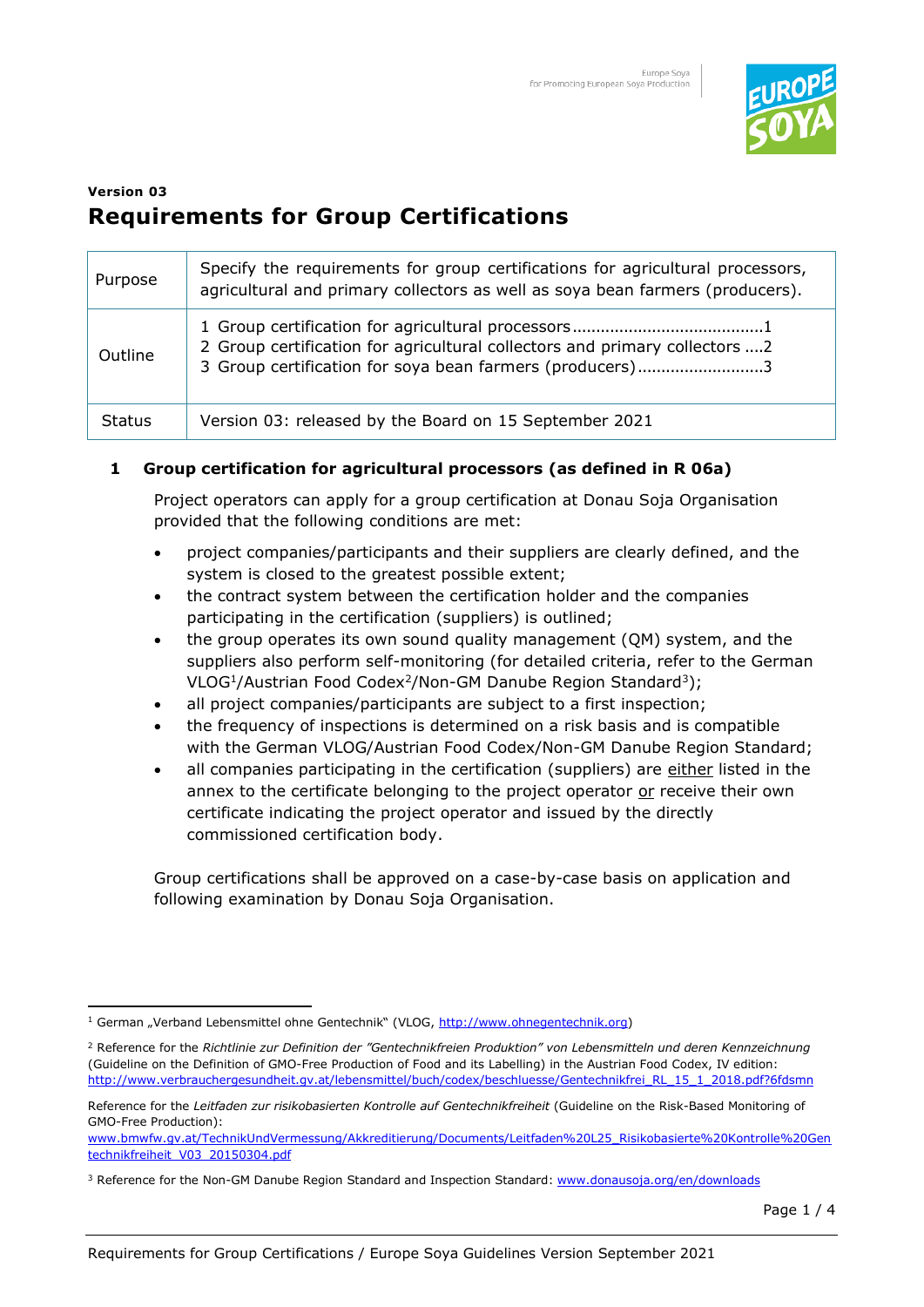

## **2 Group certification for agricultural collectors and primary collectors (as defined in R 02)**

Agricultural and primary collectors can apply for a group certification at Donau Soja Organisation provided that the following conditions are met:

- one of the companies is mainly responsible for the group certification and acts as the group manager; this company is responsible for the collectors (for its own collector as well as for other collectors participating in the group certification) and has a complete list of all collectors participating in the group certification at its disposal;
- external inspections of the company mainly responsible for the group certification/group manager (involving, but not limited to, the flow of produce, the internal QM system, and internal audits) are conducted at least once a year;
- a detailed project description is presented, which includes at least the following elements:
	- $\circ$  project companies/participants and their suppliers are clearly defined, and the system is closed to the greatest possible extent,
	- o the contract system between the certification holder and the companies participating in the certification (suppliers) is outlined,
	- $\circ$  the company operates a functional internal quality management (QM) system (description), and an overall inspection framework is available,
	- $\circ$  each collector (the group manager's own collector as well as other collectors participating in the group certification) is audited and evaluated once a year in accordance with the internal QM rules,
	- o harvest declarations for each collector (the group manager's own collector as well as other collectors participating in the group certification) are collected by the group manager and submitted to Donau Soja Organisation,
	- o Declarations of Self-Commitment Farmers (Soya Bean Producers) are available;
- the aforementioned collectors are subject to a 100% first audit by an external certification body;
- risk classification is based on the first inspection by the external certification body;
- the follow-up audits by an external certification body have an inspection rate of at least 30 % of collectors per year, depending on the risk assessment;
- the audit results (internal and external audits) are submitted to Donau Soja Organisation anytime on request;
- all companies participating in the certification (suppliers) are either listed in the annex to the certificate belonging to the company mainly responsible for the group certification/group manager or receive their own certificate indicating the company mainly responsible for the group certification/group manager and issued by the directly commissioned certification body.

Group certifications shall be approved on a case-by-case basis on application and following examination by Donau Soja Organisation.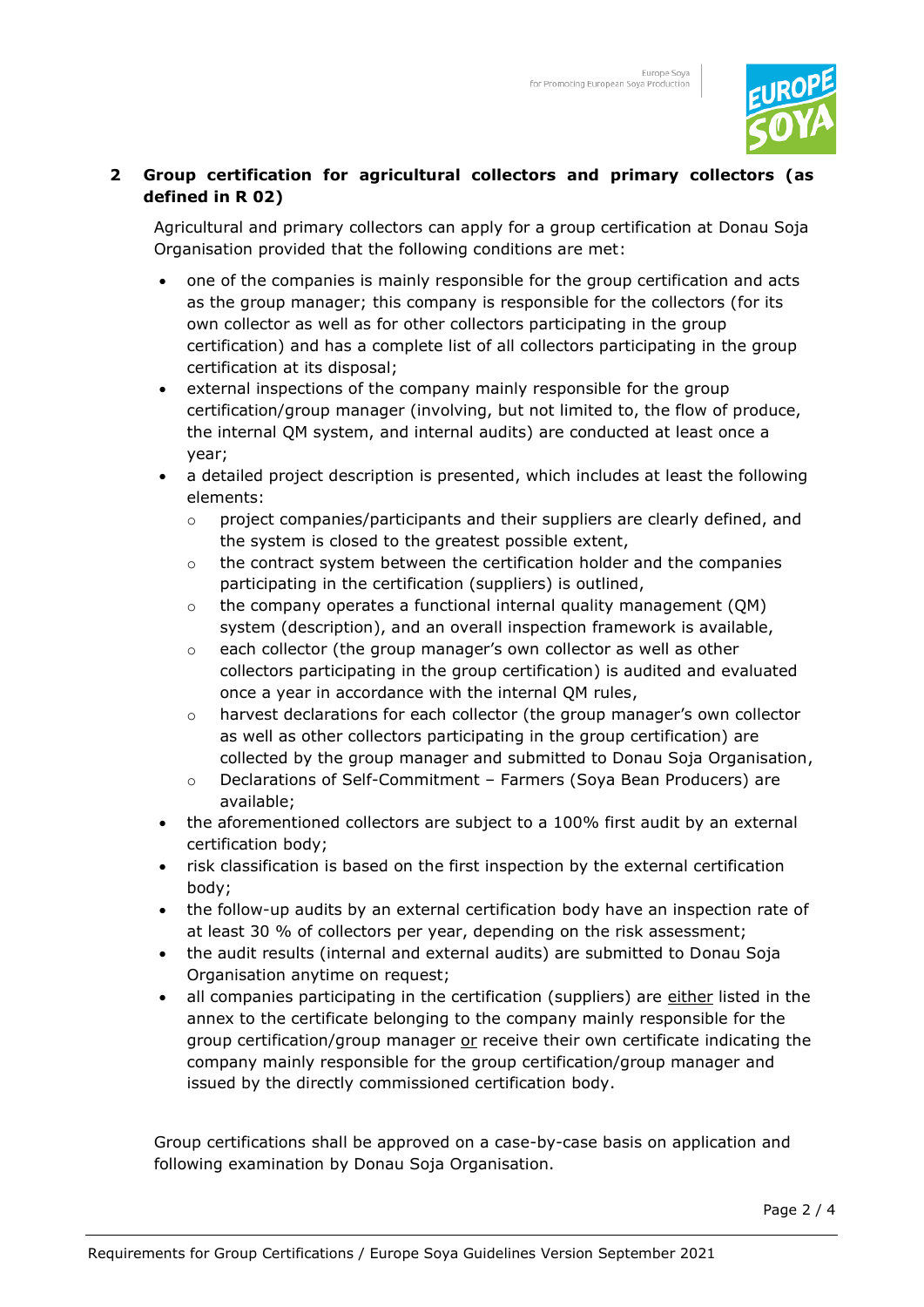

# **3 Group certification for soya bean farmers (producers) (as defined in R 01 and R 02)**

Soya bean farmers located in production areas of risk levels 0–2 (F-RL 0, F-RL 1 or F-RL 2) and delivering to a Europe Soya primary collector can participate in a group certification under the direction of this primary collector. The following conditions shall be met for a group certification of soya bean farmers:

- the primary collector is mainly responsible for the group certification and acts as the group manager; this company is responsible for the soya bean farmers (group members) delivering to this collector and has a complete list of all farmers participating in the group certification (group members) at its disposal; in case of group certifications of primary collectors (see paragraph 2), the group manager assumes such responsibility for the entire group;
- the inspection frequency for the primary collector is based on the risk assessment as specified in the Requirements 02, paragraph 1.1, and in Annex 04, paragraph 2;
- the list of farmers is submitted by the primary collector (group manager) to the certification body and to Donau Soja Organisation by 30 November each year;
- the primary collector (group manager) operates a functional internal quality management (QM) system for the group, according to the Requirements R 02, paragraph 7.

### **Risk assessment and external inspections**

- The inspection frequency for soya bean farmers (producers) shall be riskbased; the risk classification shall be based on the risk assessment for farmers (see Annex 04, paragraph 1), resulting in the following inspection frequency for farmers (group members) in the scope of group certification:
	- o F-RL 0: inspection required every 3 years,
	- o F-RL 1: inspection required every 2 years,
	- o F-RL 2: annual inspection required;
- the sample size for the inspection of farmers (group members) by an external certification body shall be determined by the total quantity of Europe Soya beans delivered to the primary collector;
	- $\circ$  up to 3,000 tonnes: 1% of the farmers delivering to the primary collector shall be inspected,
	- o 3,001 to 9,000 tonnes: 5% of the farmers delivering to the primary collector shall be inspected,
	- $\circ$  9,001 tonnes and more: the square root of the farmers delivering to the primary collector shall be inspected,
- in the case of a group certification of primary collectors, the total quantity of Europe Soya beans collected by the entire group can be used as a baseline for determining the sample size;
- a minimum of *one* farmer (group member) per certification period (depending on the F-RL of the farmers) and per primary collector or group of primary collectors shall be inspected;